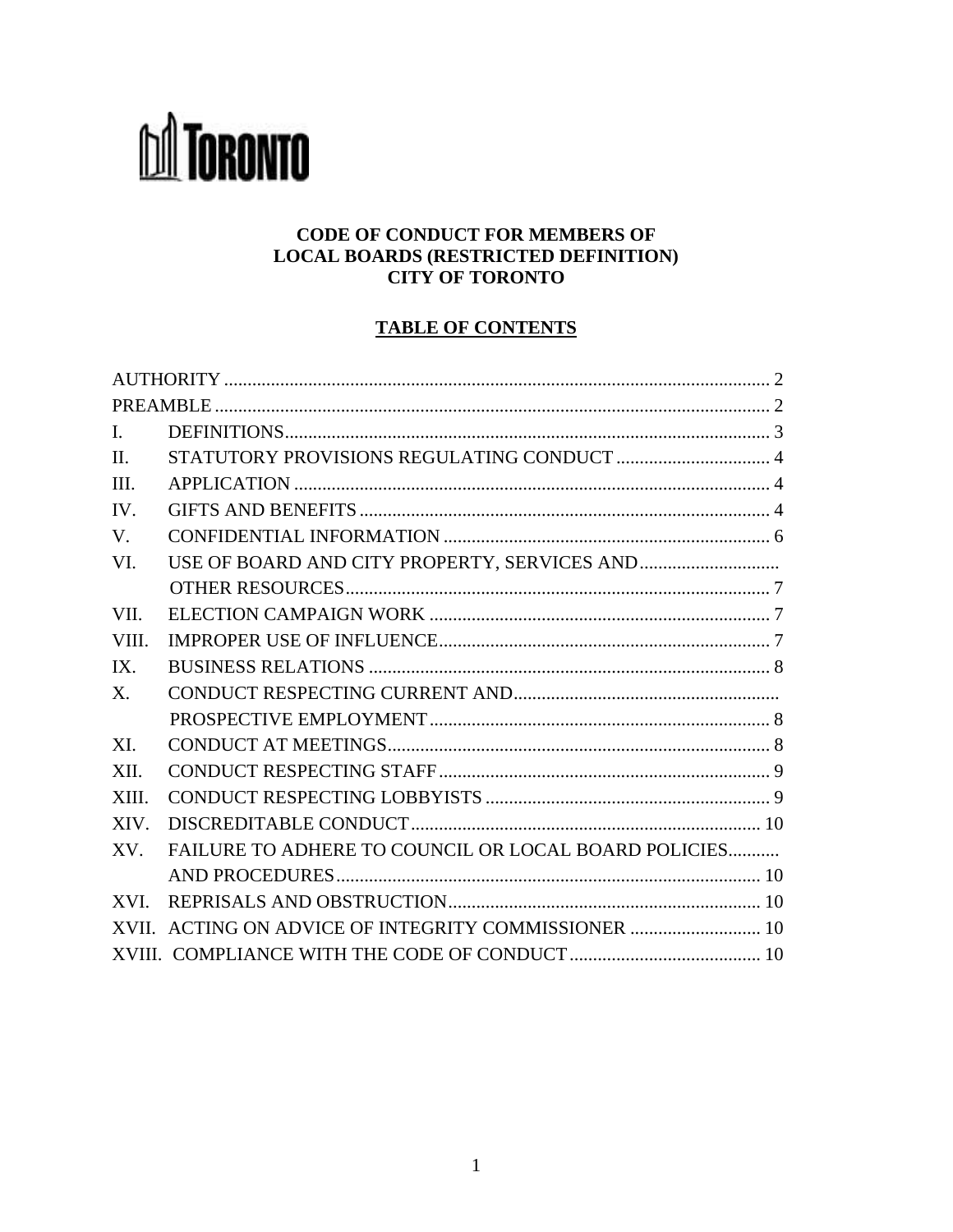<span id="page-1-0"></span>Note:This document is a modified version of the "Code of Conduct for Members of Council" for members of local boards (restricted definition), other than adjudicative boards.

There is a separate version of the Code of Conduct for members of local boards (restricted definition) that adjudicate.

#### **AUTHORITY**

#### **Consolidated Code of Conduct for Members of Council, including:**

#### *Historic*

- (1) "Code of Conduct for Members of Council Inclusive of Lobbyist Provisions" adopted, as amended, by City Council on September 28 and 29, 1999 (Clause 2 of Report 5 of the Administration Committee) and as amended by:
	- (a) "Amendments to Code of Conduct for Members of Council" approved by City Council on September 25, 26 and 27, 2006 (Clause 26 of Report 7 of the Policy and Finance Committee) that under Council action (2) came into force on February 8, 2007 following City Council's approval on February 5, 6, 7 and 8, 2007 of the appeal mechanisms and legal support program in CC2.5 "Amendments to the Code of Conduct Complaint Protocol under Members Code of Conduct"; and
	- (b) "Report on Congruence between Lobbying By-law and Obligations under Members Code of Conduct" approved by Council on April 28 and 29, 2008 (EX 19.7, motions 1 and 2).

*Current* 

(2) This Code of Conduct for Members of Local Boards (Restricted Definition), other than adjudicative boards, was amended and adopted by City Council on July 15, 16 and 17, 2008 (2008 EX22.6, as amended by Council).

#### **PREAMBLE**

Improving the quality of public administration and governance can be achieved by encouraging high standards of conduct on the part of all government officials. In particular, the public is entitled to expect the highest standards of conduct from members of Council and the citizen members who are appointed to local boards by Council to act on its behalf. In turn, adherence to these standards will protect and maintain the City of Toronto's reputation and integrity.

To these ends, during its first term as a unified City, the City of Toronto, as one of several initiatives, adopted a *Code of Conduct for Members of Council*. Although the title refers to Members of Council, it was also binding on citizen members of local boards.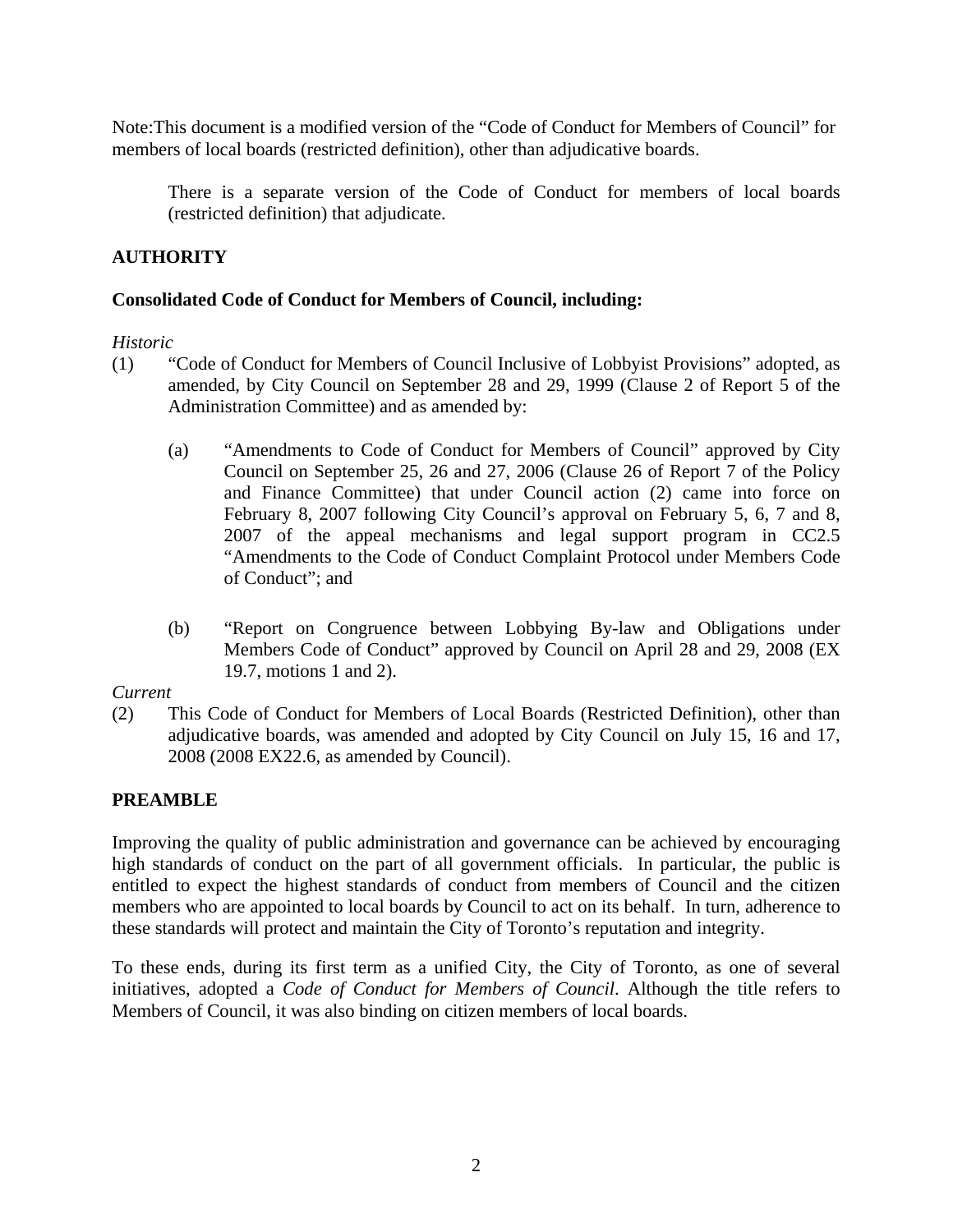<span id="page-2-0"></span>Subsection 157(1) of the *City of Toronto Act, 2006* now requires the City to establish codes of conduct for members of Council and of certain local boards of the City. In response to this requirement, the City has revised and updated the original *Code of Conduct* and developed two separate versions for local boards. Each Code of Conduct is intended to supplement and be compatible with the laws governing the conduct of members.

#### **This Code of Conduct is based on the following principles:**

- Members of local boards shall serve and be seen to serve the City and community in a conscientious and diligent manner;
- Members of local boards should be committed to performing their functions with integrity and to avoiding the improper use of the influence of their office, and conflicts of interest, both apparent and real;
- Members of local boards are expected to perform their duties in office and arrange their private affairs in a manner that promotes public confidence and will bear close public scrutiny; and
- Members of local boards shall seek to serve the City's and the public's interest by upholding both the letter and the spirit of applicable laws of the Federal Parliament and Ontario Legislature, and the laws and policies of Council and of the local board of which they are a member.

## **I. DEFINITIONS**

In the *Code of Conduct*:

(a)the following terms shall have the meanings indicated:

"Council" means the Council of the City of Toronto;

"local board" means a local board as defined in section 156 of the *City of Toronto Act, 2006*; and

"member" means a member of a local board.

(b) the terms "child", "parent" and "spouse" have the same meanings as in the *Municipal Conflict of Interest Act*:

"child" means a child born within or outside marriage and includes an adopted child and a person whom a parent has demonstrated a settled intention to treat as a child of his or her family;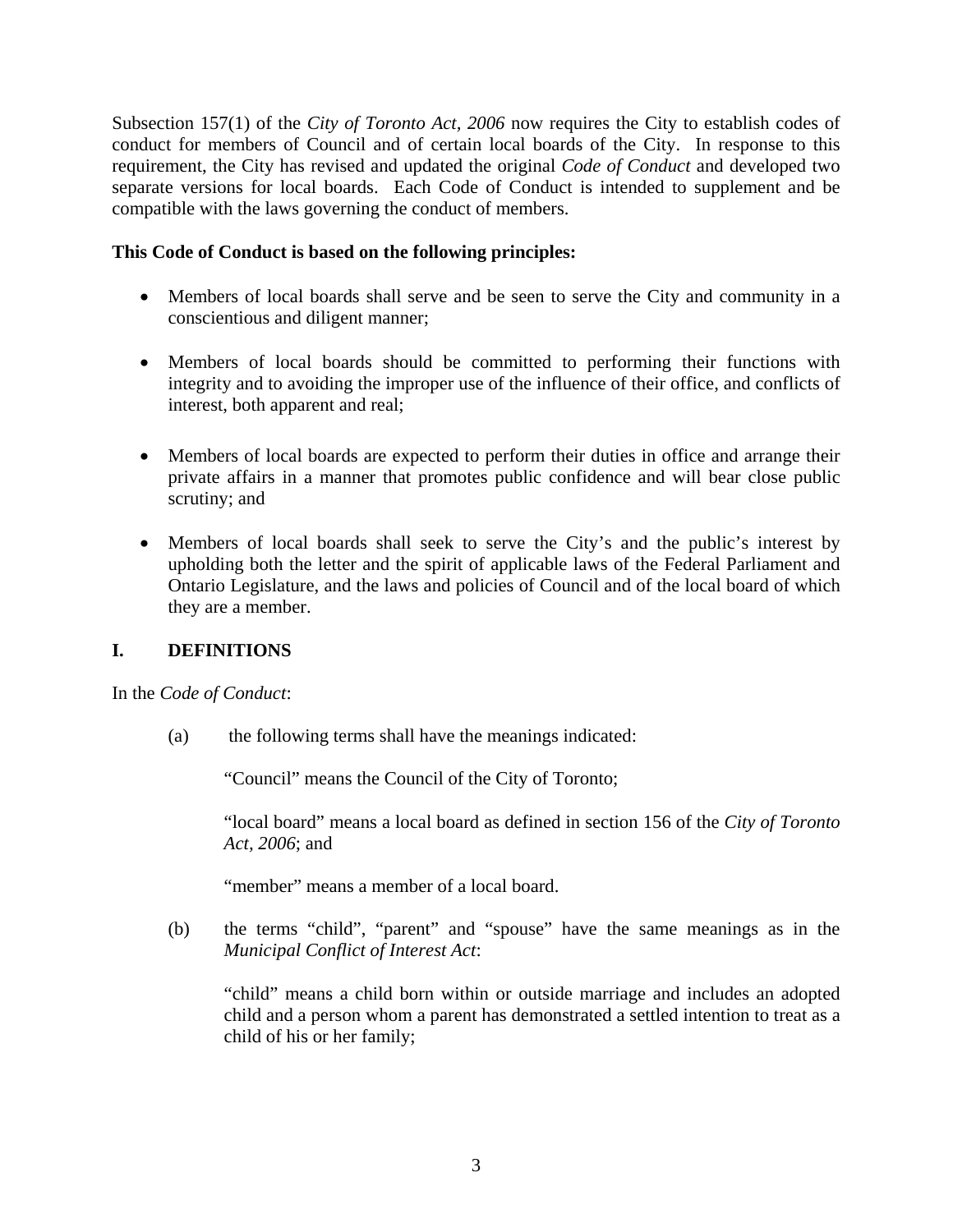<span id="page-3-0"></span>"parent" means a person who has demonstrated a settled intention to treat a child as a member of his or her family whether or not that person is the natural parent of the child; and

"spouse" means a person to whom the person is married or with whom the person is living in a conjugal relationship outside marriage.

# **II. STATUTORY PROVISIONS REGULATING CONDUCT**

This *Code of Conduct* operates along with and as a supplement to the existing statutes governing the conduct of members of local boards. The following provincial legislation governs the conduct of members:

- the *City of Toronto Act, 2006*, and, where applicable, Chapter 27, Council Procedures, of the Municipal Code (the Council Procedures By-law) passed under section 189 of that Act;
- the *Municipal Conflict of Interest Act*; and
- the *Municipal Freedom of Information and Protection of Privacy Act*.

The *Criminal Code* of Canada also governs the conduct of members of local boards.

# **III. APPLICATION**

This *Code of Conduct* applies to members of local boards other than adjudicative boards.

Members of adjudicative boards are governed by the *Code of Conduct for Members of Adjudicative Boards.*

Members of Council are bound by the *Code of Conduct for Members of Council*. However, when a Member of Council is acting in her or his capacity as a member of a local board, the Member of Council is also bound by provisions of this Code that are specific to the requirements of a local board.

# **IV. GIFTS AND BENEFITS**

No member shall accept a fee, advance, gift or personal benefit that is connected directly or indirectly with the performance of his or her duties of office, unless permitted by the exceptions listed below.

For these purposes, a fee or advance paid to or a gift or benefit provided with the member's knowledge to a member's spouse, child, or parent, or to a member's staff that is connected directly or indirectly to the performance of the member's duties is deemed to be a gift to that member.

The following are recognized as exceptions: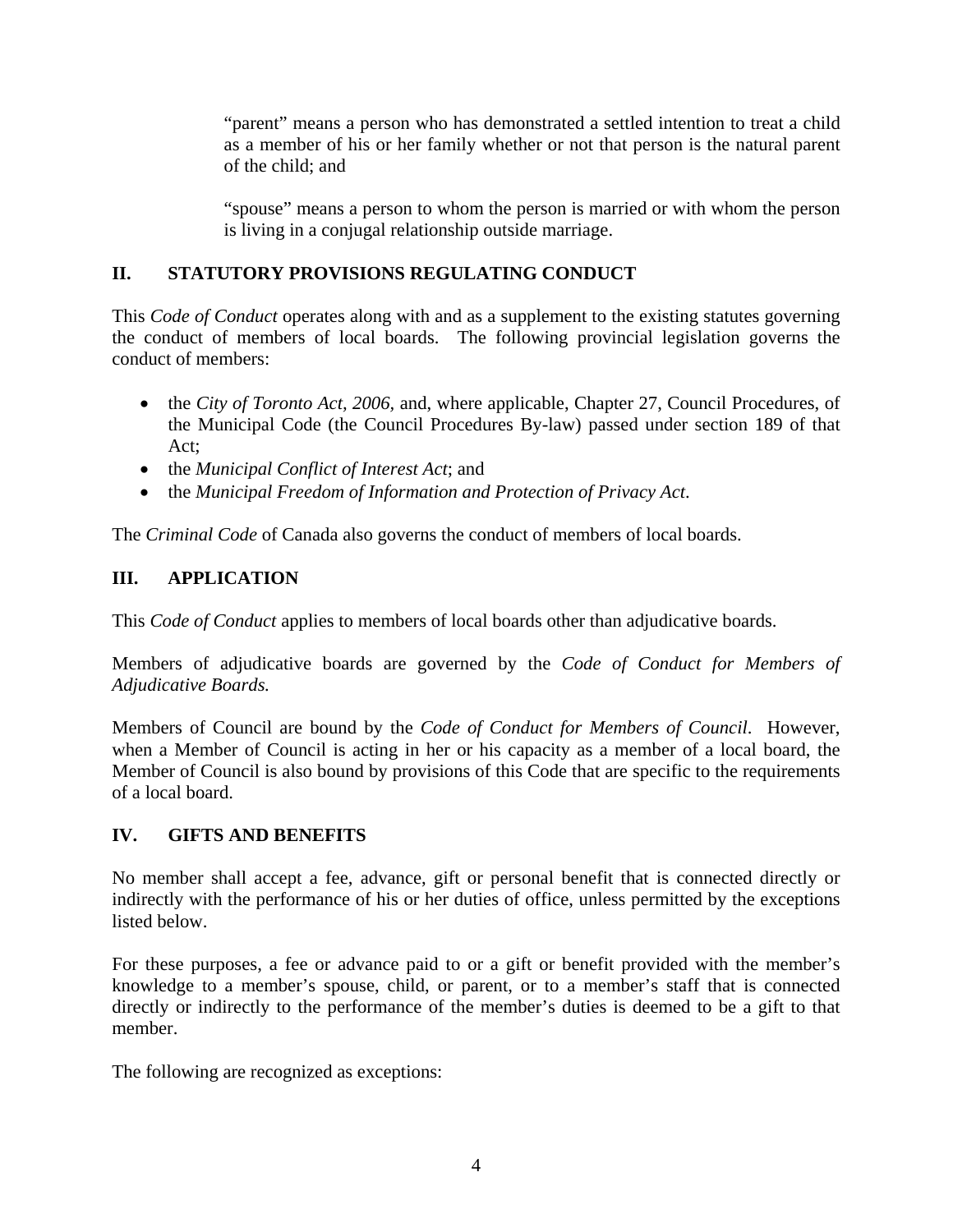- (a) compensation authorized by law;
- (b) such gifts or benefits that normally accompany the responsibilities of office and are received as an incident of protocol or social obligation**;**
- (c) a political contribution otherwise reported by law, in the case of members running for office;
- (d) services provided without compensation by persons volunteering their time;
- (e) a suitable memento of a function honouring the member;
- (f) food, lodging, transportation and entertainment provided by provincial, regional and local governments or political subdivisions of them, by the Federal government or by a foreign government within a foreign country, or by a conference, seminar or event organizer where the member is either speaking or attending in an official capacity;
- (g) food and beverages consumed at banquets, receptions or similar events, if:
	- 1. attendance serves a legitimate business purpose for the local board on which the member serves;
	- 2. the person extending the invitation or a representative of the organization is in attendance; and
	- 3. the value is reasonable and the invitations infrequent; and
- (h) communication to the offices of a member, including subscriptions to newspapers and periodicals.

Except for category (c) (political contributions allowable by law), these exceptions do not apply where such gifts or benefits are provided by lobbyists or their clients or employers (as defined or described in Municipal Code Chapter 140, Lobbying). For these purposes, a lobbyist is an individual, organization or business that:

- [i] is lobbying or causing the lobbying of any public office holder at the City, a local board (restricted definition) or the board of health;
- [ii] the member knows is intending to lobby, having submitted or intending to submit a registration to the Lobbyist Registrar for approval to communicate on a subject matter; or
- [iii] is maintaining an active lobbyist registration with the City even though not having a current active subject matter registered with the lobbyist registry.

In the case of categories (b), (e), (f), (g) and (h), if the value of the gift or benefit exceeds \$300, or if the total value received from any one source during the course of a calendar year exceeds \$300, the member shall within 30 days of receipt of the gift or reaching the annual limit, file a disclosure statement with the Integrity Commissioner.

The disclosure statement must indicate:

- 1. the nature of the gift or benefit;
- 2. its source and date of receipt;
- 3. the circumstances under which it was given or received;
- 4. its estimated value;
- 5. what the recipient intends to do with any gift; and
- 6. whether any gift will at any point be left with the City or the local board.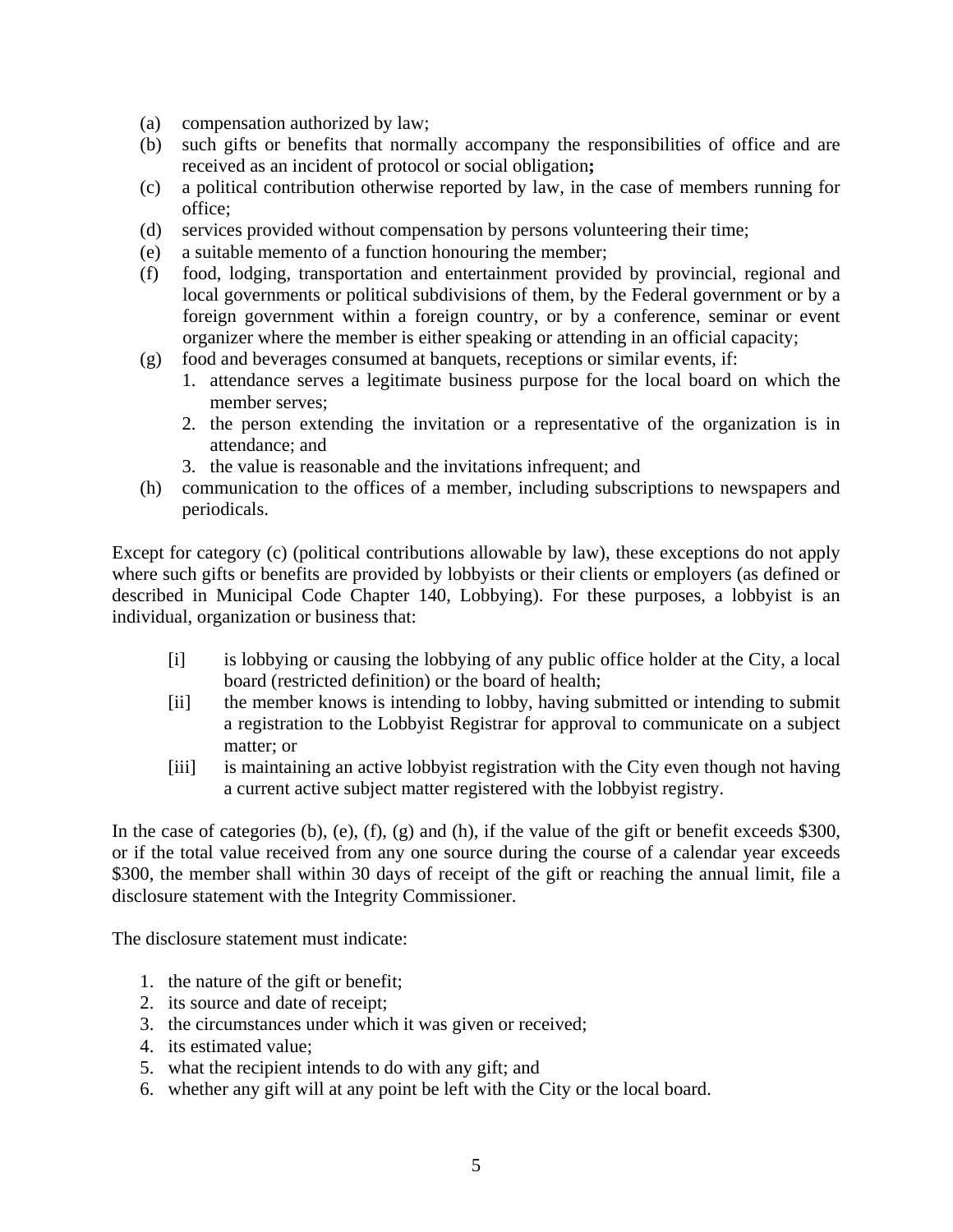<span id="page-5-0"></span>Any disclosure statement will be a matter of public record.

On receiving a disclosure statement, the Integrity Commissioner shall examine it to ascertain whether the receipt of the gift or benefit might, in her or his opinion, create a conflict between a private interest and the public duty of the member. In the event that the Integrity Commissioner makes that preliminary determination, he or she shall call upon the member to justify receipt of the gift or benefit.

Should the Integrity Commissioner determine that receipt was inappropriate, he or she may direct the member to return the gift, reimburse the donor for the value of any gift or benefit already consumed, or forfeit the gift or remit the value of any gift or benefit already consumed to the City or local board.

Except in the case of categories (a), (c), and (f), a member may not accept a gift or benefit worth in excess of \$500 or gifts and benefits from one source during a calendar year worth in excess of \$500.

# **V. CONFIDENTIAL INFORMATION**

Confidential information includes information in the possession of, or received in confidence by a local board that the local board is either prohibited from disclosing, or is required to refuse to disclose, under the *Municipal Freedom of Information and Protection of Privacy Act* (often referred to as "MFIPPA"), or other legislation. Generally, the *Municipal Freedom of Information and Protection of Privacy Act* restricts or prohibits disclosure of information received in confidence from third parties of a corporate, commercial, scientific or technical nature, information that is personal, and information that is subject to solicitor-client privilege.

The *City of Toronto Act, 2006* allows information that concerns personnel, labour relations, litigation, property acquisitions, the security of the property of the City or a local board, and matters authorized in other legislation, to remain confidential. For the purposes of the *Code of Conduct*, "confidential information" also includes this type of information.

No member shall disclose or release by any means to any member of the public, any confidential information acquired by virtue of their office, in either oral or written form, except when required by law, or authorized to do so by the local board or, if applicable, by Council.

Nor shall members use confidential information for personal or private gain, or for the gain of relatives or any person or corporation. As one example, no member should directly or indirectly benefit, or aid others to benefit, from knowledge respecting bidding on the sale of property or assets of the local board or City.

Under the City's Procedures By-law (passed under section 189 of the *City of Toronto Act, 2006*), or similar provisions of the local board's procedure by-law, a matter that has been discussed at an in-camera (closed) meeting remains confidential*.* No member shall disclose the content of any such matter, or the substance of deliberations, of the in-camera meeting until the local board,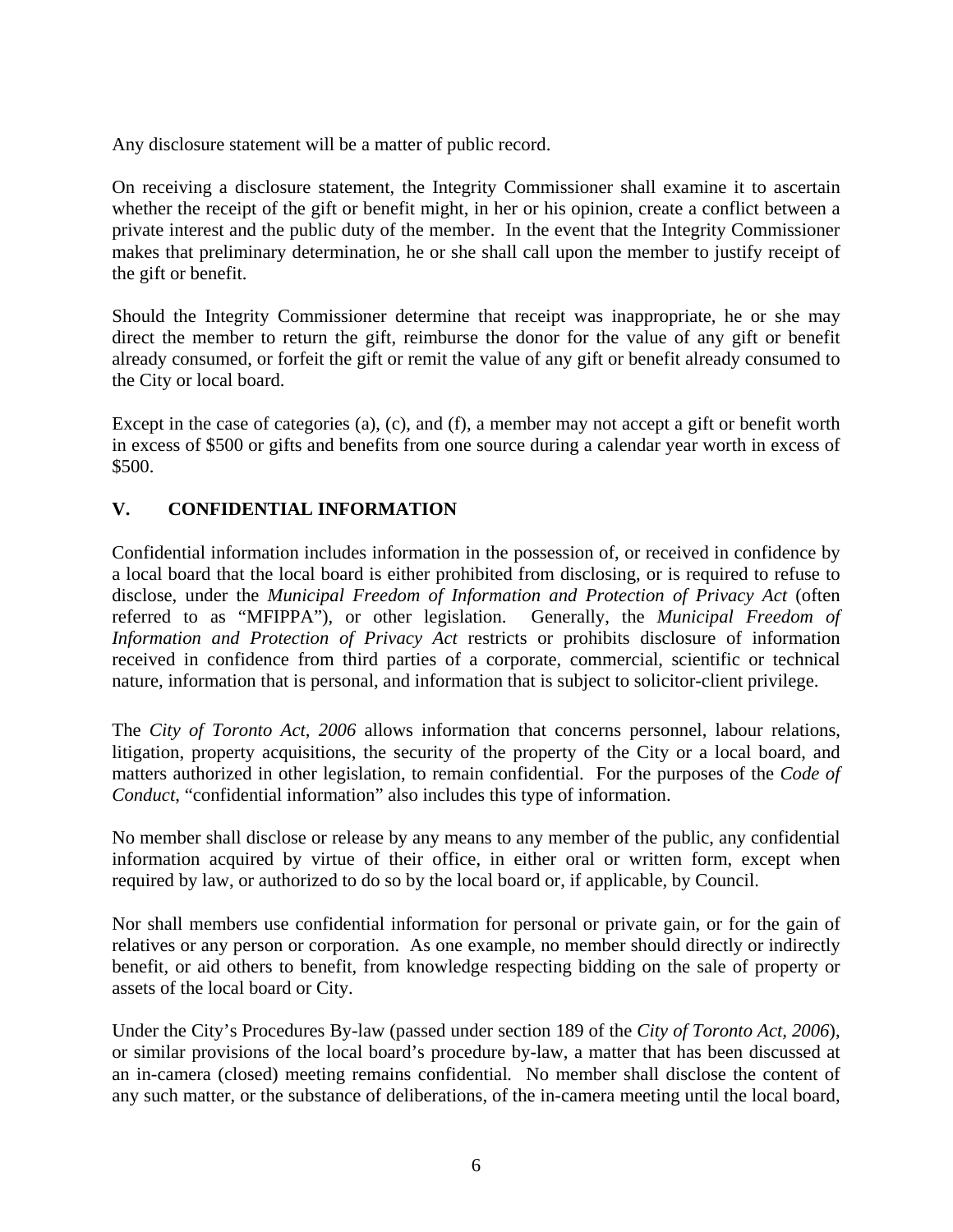<span id="page-6-0"></span>committee of the local board or, if applicable, Council or one of its committees discusses the information at a meeting that is open to the public or releases the information to the public.

The following are examples of the types of information that a member must keep confidential:

- items under litigation, negotiation, or personnel matters;
- information that infringes on the rights of others (e.g., sources of complaints where the identity of a complainant is given in confidence);
- price schedules in contract tender or Request For Proposal submissions if so specified;
- information deemed to be "personal information" under the *Municipal Conflict of Interest Act*; and
- statistical data required by law not to be released (e.g. certain census or assessment data).

Members should not access or attempt to gain access to confidential information in the custody of the local board or City unless it is necessary for the performance of their duties and not prohibited by the local board or Council policy.

## **VI. USE OF BOARD AND CITY PROPERTY, SERVICES AND OTHER RESOURCES**

No member should use, or permit the use of local board or City land, facilities, equipment, supplies, services, staff or other resources (for example, local board or City-owned materials, websites, local board and City transportation delivery services and any members expense budgets) for activities other than the business of the local board or the City; nor should any member obtain personal financial gain from the use or sale of local board or City-developed intellectual property (for example, inventions, creative writings and drawings), computer programs, technical innovations, or other items capable of being patented, since all such property remains exclusively that of the local board or City.

## **VII. ELECTION CAMPAIGN WORK**

No member shall use the facilities, equipment, supplies, services or other resources of the local board or the City (including the local board's newsletters and websites linked through the local board's or City's website) for any election campaign or campaign-related activities. No member shall undertake campaign-related activities on local board or City property unless permitted by City policy (e.g., all candidates meetings). No member shall use the services of persons for election-related purposes during the hours in which those persons receive any compensation from the local board or the City.

## **VIII. IMPROPER USE OF INFLUENCE**

No member shall use the influence of her or his office for any purpose other than for the exercise of her or his official duties as a member of the local board.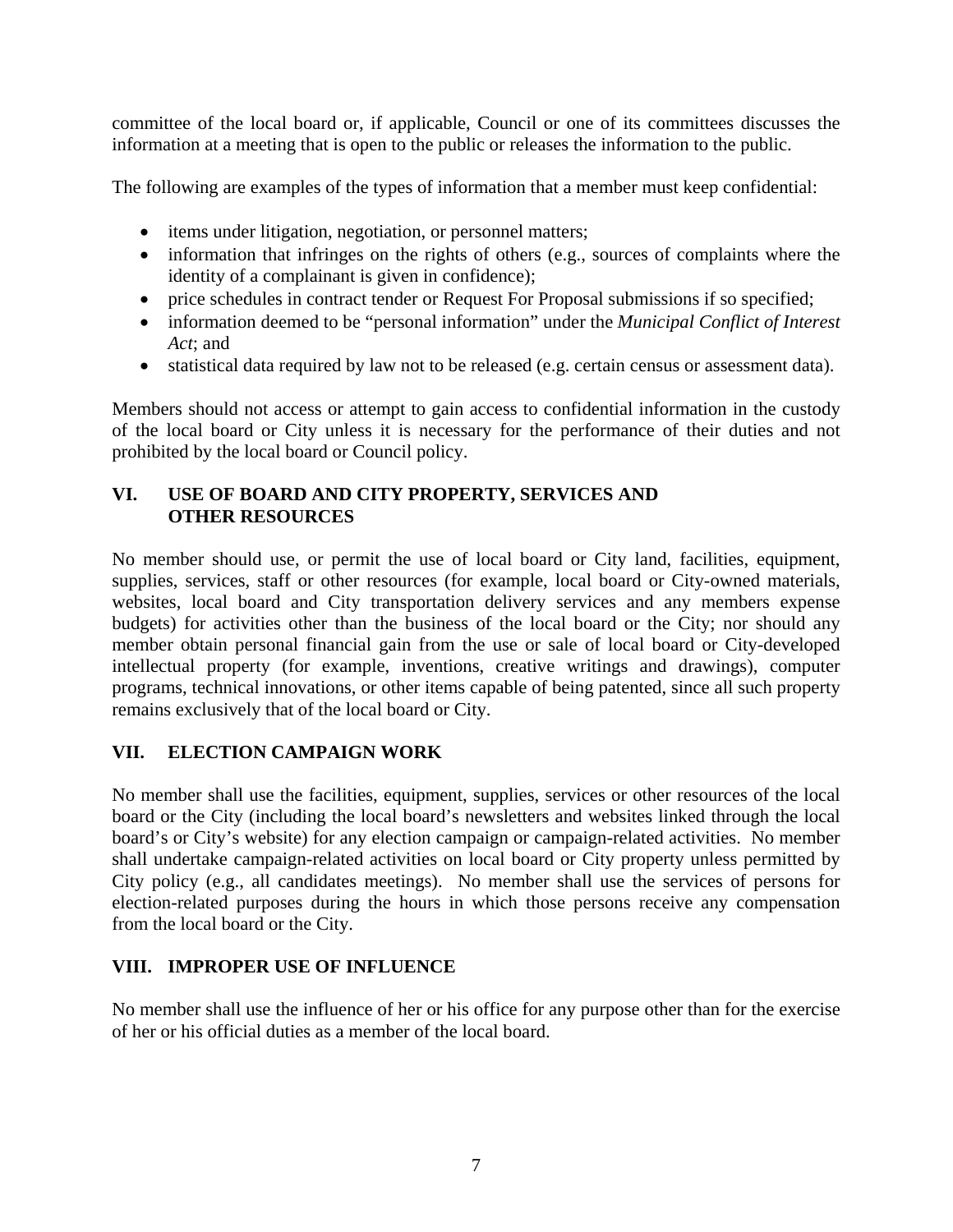<span id="page-7-0"></span>Examples of prohibited conduct are: the use of one's status as a member of a local board to improperly influence the decision of another person to the private advantage of oneself, or one's parents, children or spouse, staff members, friends, or associates, business or otherwise. This would include attempts to secure preferential treatment beyond activities in which members normally engage on behalf of others (similar to constituents of a Member of Council) as part of their official duties as a member of the local board. Also prohibited is the holding out of the prospect or promise of future advantage through a member's supposed influence within the local board or at the City, in return for present actions or inaction.

For the purposes of this provision, "private advantage" does not include a matter:

- (a) that is of general application;
- (b) that affects a member, his or her parents, children or spouse, staff members, friends, or associates, business or otherwise as one of a broad class of persons; or
- (c) that concerns the remuneration or benefits of a member.

## **IX. BUSINESS RELATIONS**

No member shall act as a paid agent before an agency, board or commission of the City, the Council, and its committees, except in compliance with the terms of the *Municipal Conflict of Interest Act*.

A member shall not refer a third party to a person, partnership, or corporation in exchange for payment or other personal benefit.

#### **X. CONDUCT RESPECTING CURRENT AND PROSPECTIVE EMPLOYMENT**

No member shall allow the prospect of his or her future employment by a person or entity to detrimentally affect the performance of his or her duties to the local board and to the City*.* 

## **XI. CONDUCT AT MEETINGS**

Members shall conduct themselves with decorum at the local board meetings in accordance with the provisions of the local board's procedure by-law and this Code of Conduct. Where the local board's procedure by-law does not address an issue, members should use Council's Procedures By-law as a reference.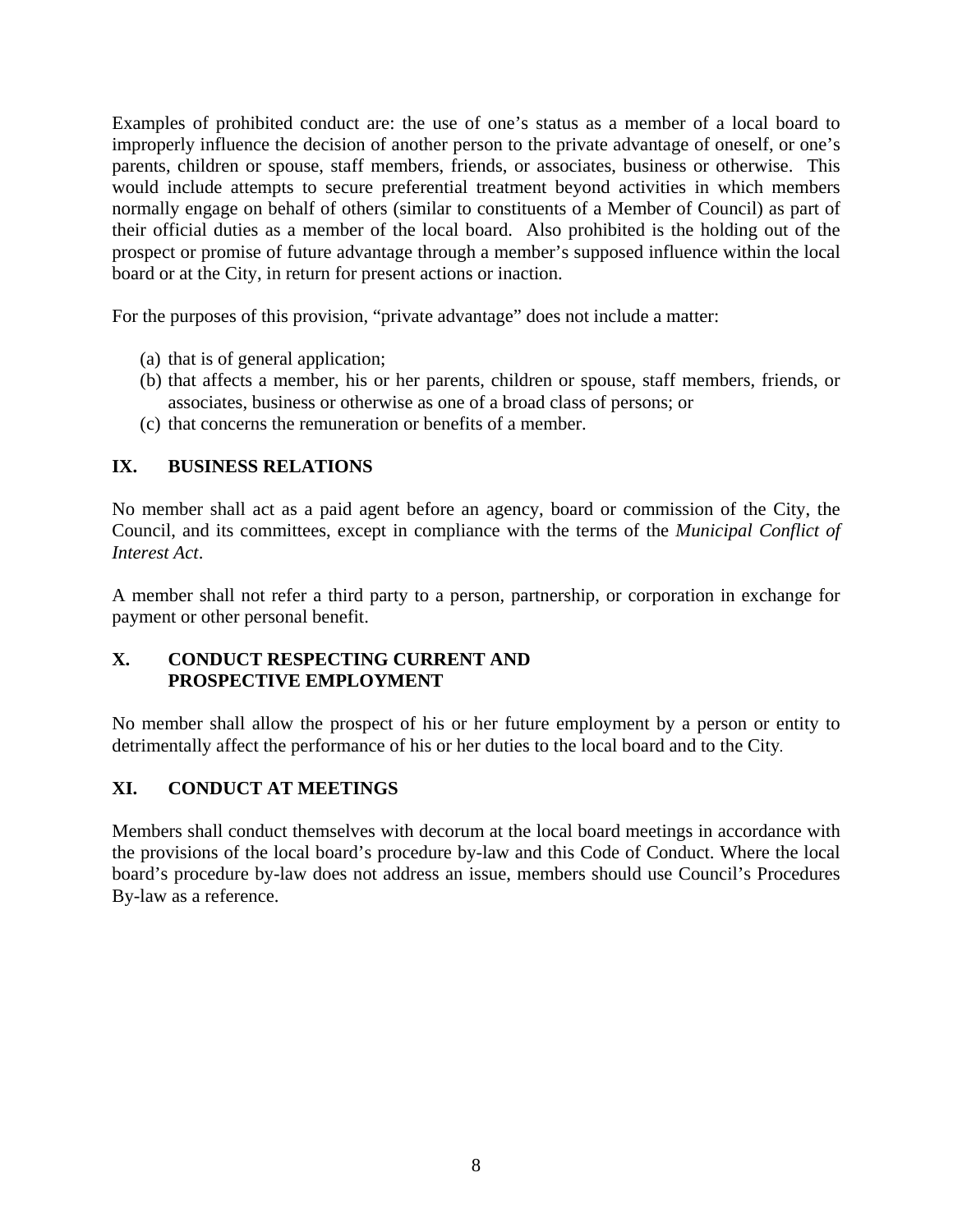#### <span id="page-8-0"></span>**XII. CONDUCT RESPECTING STAFF**

Members shall be respectful of the role of staff of the local board and, if applicable, staff of the City, to provide advice based on political neutrality and objectivity, and without undue influence from any individual member or faction of the local board. Accordingly, no member shall maliciously or falsely injure the professional or ethical reputation, or the prospects or practice of staff, and all members shall show respect for the professional capacities of staff.

No member shall compel staff to engage in partisan political activities or be subjected to threats or discrimination for refusing to engage in such activities. Nor shall any member use, or attempt to use, their authority or influence for the purpose of intimidating, threatening, coercing, commanding, or influencing any staff member with the intent of interfering with that person's duties, including the duty to disclose improper activity.

#### **XIII. CONDUCT RESPECTING LOBBYISTS**

Lobbying of public office holders is a permissible but regulated activity in the City of Toronto. Lobbying is defined and regulated by Municipal Code Chapter 140, Lobbying (the City's lobbying by-law inclusive of the Lobbyist Code of Conduct).

Members and their staff are public office holders. As a matter of general principle, as public office holders, members should be familiar with the terms of this lobbying by-law inclusive of the Lobbyist Code of Conduct (Chapter 140).

Specifically, members should not engage knowingly in communications in respect of the list of subject matters contained in the definition of "Lobby" as set out in Chapter 140 with a person who is not registered as required by Chapter 140.

Members should also not knowingly communicate with a registered lobbyist who is acting in violation of Chapter 140.

If a member is or at any time becomes aware that a person is in violation of Chapter 140, the member should either refuse to deal with the lobbyist or, where appropriate, either terminate the communication with the lobbyist at once or, if in the member's judgment it is appropriate to continue the communication, at the end of the communication, draw that person's attention to the obligations imposed by Chapter 140.

A member should report any such violation or attempted violation of Chapter 140 to the Lobbyist Registrar unless the member believes in good faith that the violation in communicating or attempting to communicate with the member was inadvertent or insignificant.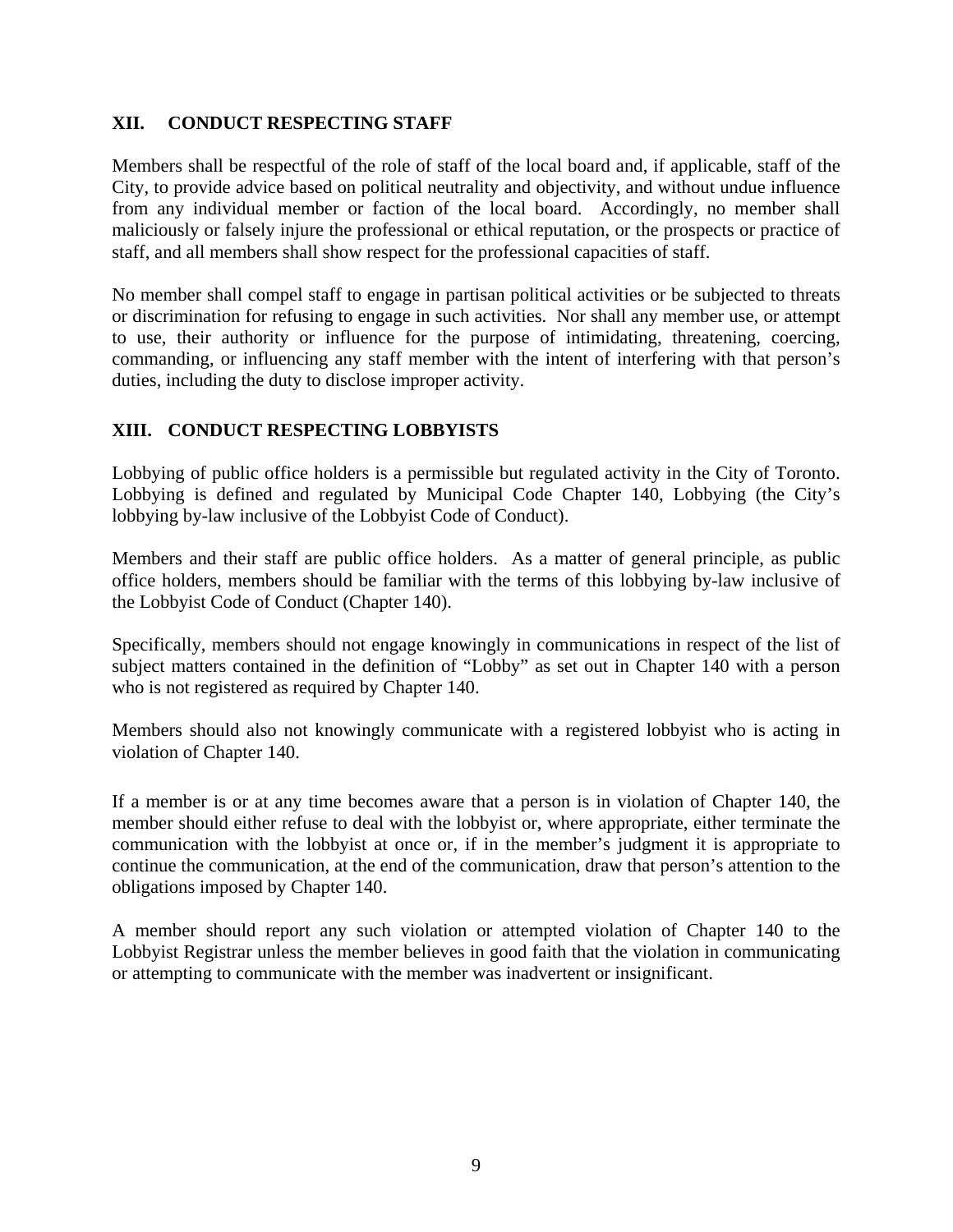#### <span id="page-9-0"></span>**XIV. DISCREDITABLE CONDUCT**

All members of local boards have a duty to treat members of the public, one another, and staff appropriately and without abuse, bullying or intimidation, and to ensure that their work environment is free from discrimination and harassment. The *Ontario Human Rights Code* applies and if applicable, the City's *Human Rights and Anti-harassment Policy* and the *Hate Activity Policy*.

#### **XV. FAILURE TO ADHERE TO COUNCIL OR LOCAL BOARD POLICIES AND PROCEDURES**

A number of the provisions of this *Code of Conduct* incorporate policies and procedures adopted by Council. More generally, members are required to observe the terms of all policies and procedures established by the local board and any Council policies and procedures that apply to the local board or its members.

This provision does not prevent a member from requesting that Council or the local board grant an exemption from a policy.

## **XVI. REPRISALS AND OBSTRUCTION**

Members should respect the integrity of the *Code of Conduct* and investigations conducted under it. Any reprisal or threat of reprisal against a complainant or anyone for providing relevant information to the Integrity Commissioner is therefore prohibited. It is also a violation of the *Code of Conduct* to obstruct the Integrity Commissioner in the carrying out of her or his responsibilities, as, for example, by the destruction of documents or the erasing of electronic communications.

## **XVII. ACTING ON ADVICE OF INTEGRITY COMMISSIONER**

Any written advice given by the Integrity Commissioner to a member binds the Integrity Commissioner in any subsequent consideration of the conduct of the member in the same matter as long as all the relevant facts known to the member were disclosed to the Integrity Commissioner.

## **XVIII. COMPLIANCE WITH THE CODE OF CONDUCT**

Subsection 160(5) of the *City of Toronto Act, 2006*, authorizes Council as well as local boards to impose either of two penalties on a member following a report by the Integrity Commissioner that, in her or his opinion, there has been a violation of the *Code of Conduct*: